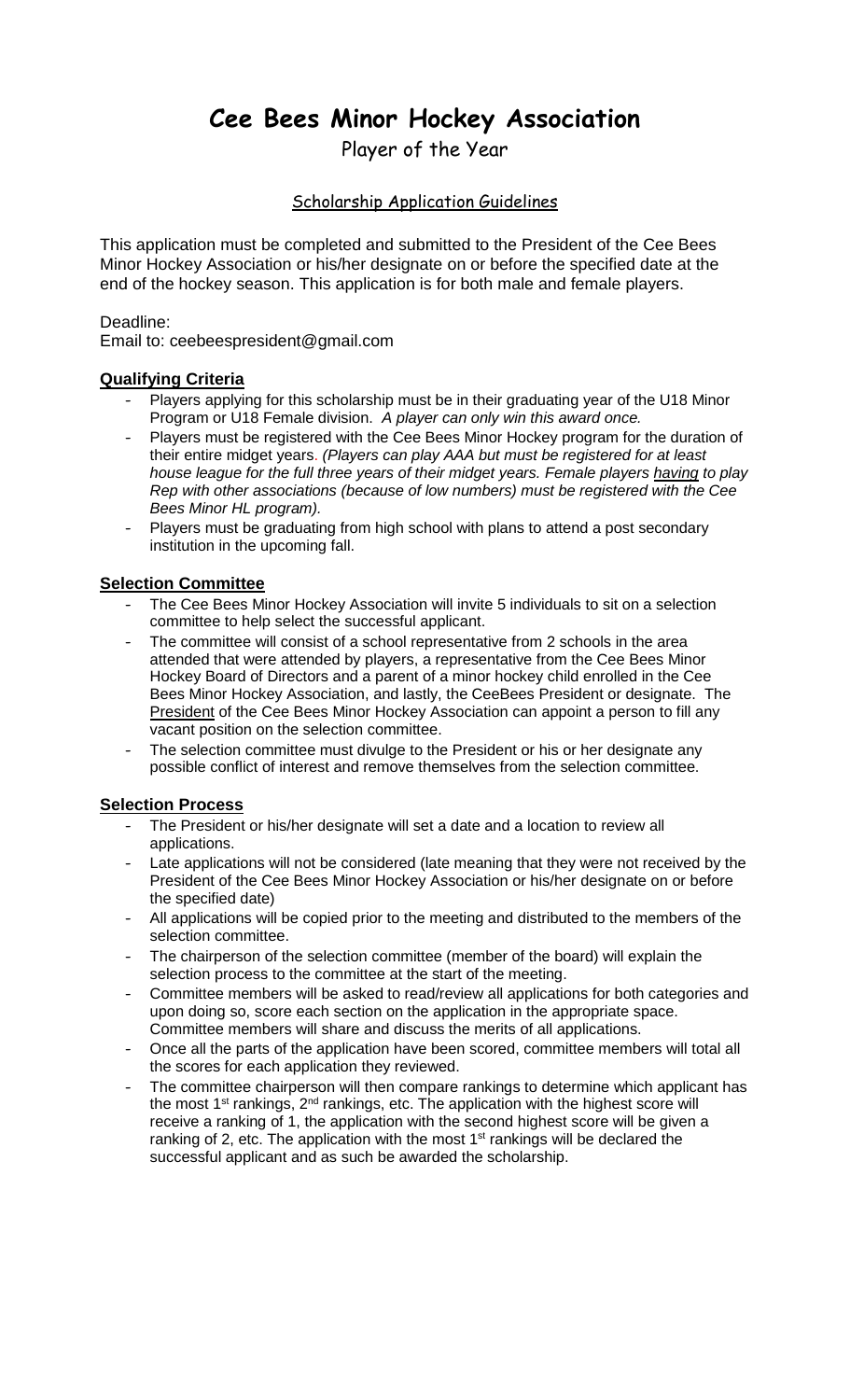# **Cee Bees Minor Hockey Association** Player of the Year Scholarship

(Male & Female)

### **Qualifying Criteria**

- Players applying for this scholarship must be in their graduating year of the respective female or minor hockey division.
- Players must be registered with the Cee Bees Minor Hockey program (for their entire midget career)
- Players must be graduating from high school with plans to attend a post secondary institution in the fall of the upcoming year.
- Applicants must complete all parts of this application. Incomplete applications which have not submitted all required information will be disallowed.

#### **Applicant Information**

| Name of Nominee: |       |       |
|------------------|-------|-------|
| Address:         |       |       |
|                  |       |       |
| Phone:           | Home: | Cell: |

#### **Part A - Scholastic Information**

Please provide a copy of your most current report card.

Please indicate if you are taking academic, advanced and university credit courses I am taking. Only check one;

Academic courses \_\_\_\_\_ (2 points) or,

\_\_\_\_\_\_\_\_\_\_\_\_\_\_\_\_\_\_\_\_\_\_\_\_\_\_\_\_\_\_\_\_

Academic and advanced courses \_\_\_\_\_ (3 points)

If you are taking advanced and/or university credit courses please indicate which courses you are taking.

Please indicate your current overall average as indicated on your submitted most recent report card. Please check only one.

| 50-59  | (25 points) |
|--------|-------------|
| 60-69  | (30 points) |
| 70-79  | (35 points) |
| 80-89  | (40 points) |
| 90-100 | (45 points) |
|        |             |

#### **SCORE: \_\_\_\_**

#### **Part B - Involvement In Extra Curricular School Activities**

Please indicate in the space provided any extra curricula school activities you have been involved in during your high school years.

|  | <b>SCORE:</b> ___(/10 points) |  |
|--|-------------------------------|--|